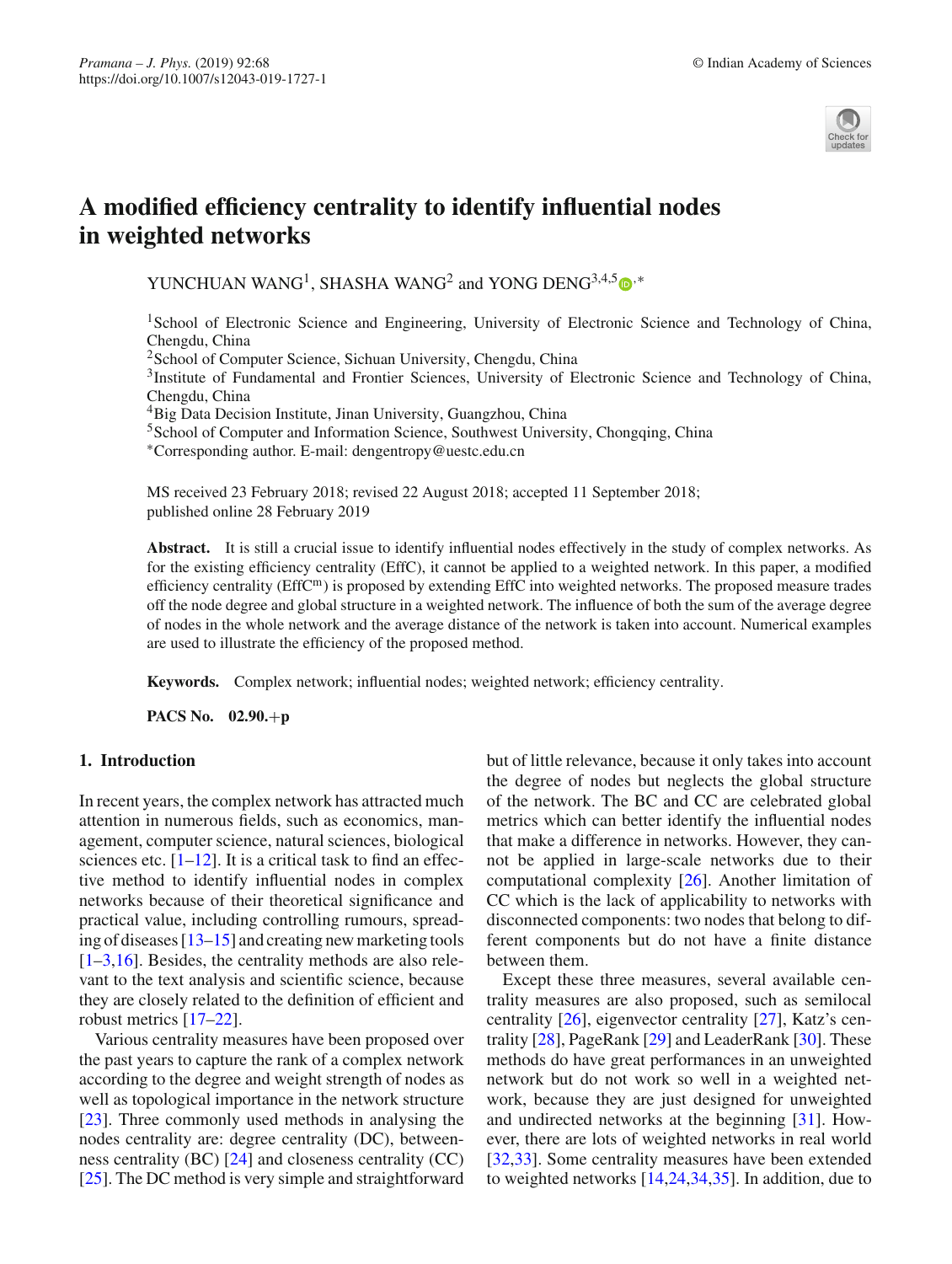the efficiency to combine different data [\[36](#page-10-19)[–38](#page-10-20)], evidence theory is applied to take the different measures into consideration to obtain the final result [\[39](#page-10-21)[–42\]](#page-10-22). It is still an open issue to design an effective ranking measurement to capture influential nodes.

The existing efficiency centrality (EffC) [\[43\]](#page-10-23) based on network efficiency is obtained by considering the influence of each node's contributions to the entire network's efficiency. This method performs well in many unweighted networks. However, it cannot be applied in weighted networks because the definition of network efficiency was proposed for unweighted networks at the beginning, and it neglects the weight strength of nodes in the weighted networks. In this paper, we propose the network efficiency in a weighted network [\[44](#page-10-24)]. Then the EffC in a weighted network ( $EffC<sup>m</sup>$ ) is proposed by a combination of degree and weight strength of each node. To evaluate the performance of the proposed centrality measure, we adopt the susceptible and infected (SI) model to examine the spreading influence of the nodes ranked by different centrality measures. The simulations on real networks are used to show the efficiency of the proposed method.

The paper is organised as follows. Section [2](#page-1-0) begins with a brief overview of the existing centrality measures. Then, the proposed method for identifying the influential nodes is developed and illustrated by an example network in [§3.](#page-2-0) In [§4,](#page-4-0) the SI model is used to evaluate the performance in a real complex network. Finally, a simple conclusion is presented in [§5.](#page-9-3)

## <span id="page-1-0"></span>**2. Preliminary**

#### 2.1 *Centrality measures for influential nodes*

An unweighted network can generally be represented as a set  $G = (V, E)$ . Here, *V* and *E* represent the number of nodes and the number of edges, respectively. As for a weighted network, it is described as a set  $G = (V, E, W)$  [\[25](#page-10-7)]. *W* is the weight set of *E*, i.e., link  $E_{ij}$  from nodes *i* to *j* has a weight  $\omega_{ij} \in W$ .

## DEFINITION 1

The DC of node  $i$ , denoted as  $d_i$ , is defined as

$$
k_i = \sum_{j}^{N} x_{ij},\tag{1}
$$

where N is the total number of nodes  $i$  and  $x_{ij}$  represents the connection between nodes  $i$  and  $j$ ,  $i$  is the focal node, *j* represents all other nodes. The value of  $x_{ij}$  is defined as 1 if node *i* is connected to node *j*, and 0 otherwise.

## DEFINITION 2

The BC of node  $i$ , denoted as  $b_i$ , is given as

$$
b_i = \sum_{j,k \neq i} \frac{g_{jk}(i)}{g_{jk}},\tag{2}
$$

where  $g_{jk}$  denotes the number of shortest binary paths between nodes *j* and *k*, and  $g_{ik}(i)$  is the number of those paths that go through node *i* [\[25\]](#page-10-7).

#### DEFINITION 3

The CC of node  $i$ , denoted as  $c_i$ , is defined as

$$
c_i = \frac{1}{\sum_{j}^{N} d_{ij}},\tag{3}
$$

where  $d_{ij}$  denotes the shortest distance from node  $i$  to node *j*.

The sum of the weights between two nodes represents the distance between them in a weighted network. Here are the above measures which are extended to weighted networks [\[24](#page-10-6)].

## DEFINITION 4 (DC in a weighted network)

The DC of node *i*, denoted as  $d_i^w$ , is defined as

<span id="page-1-1"></span>
$$
k_i^{\rm w} = \sum_j^N \omega_{ij},\tag{4}
$$

where  $\omega_{ij}$  is the weight of the edges between nodes *i* and *j*, which is greater than 0 when node *i* is connected to node *j*.

DEFINITION 5 (BC in a weighted network)

The BC [\[24](#page-10-6)] of node *i*, denoted as  $b_i^w$ , is defined as

$$
b_i^{\mathbf{w}} = \sum_{j,k \neq i} \frac{g_{jk}^{\mathbf{w}}(i)}{g_{jk}^{\mathbf{w}}},\tag{5}
$$

where  $g_{jk}^{\text{w}}$  represents the number of binary shortest paths between nodes *j* and *k*, and  $g_{jk}^w(i)$  is the number of those paths that go through node *i*.

DEFINITION 6 (CC in a weighted network)

The CC [\[25](#page-10-7)] of node *i*, denoted as  $c^w(i)$ , is defined as

<span id="page-1-2"></span>
$$
c_i^{\mathbf{w}} = \frac{1}{\sum_j^N d_{ij}},\tag{6}
$$

where  $d_{ij}$  is the shortest distance or connection strength between nodes *i* and *j*.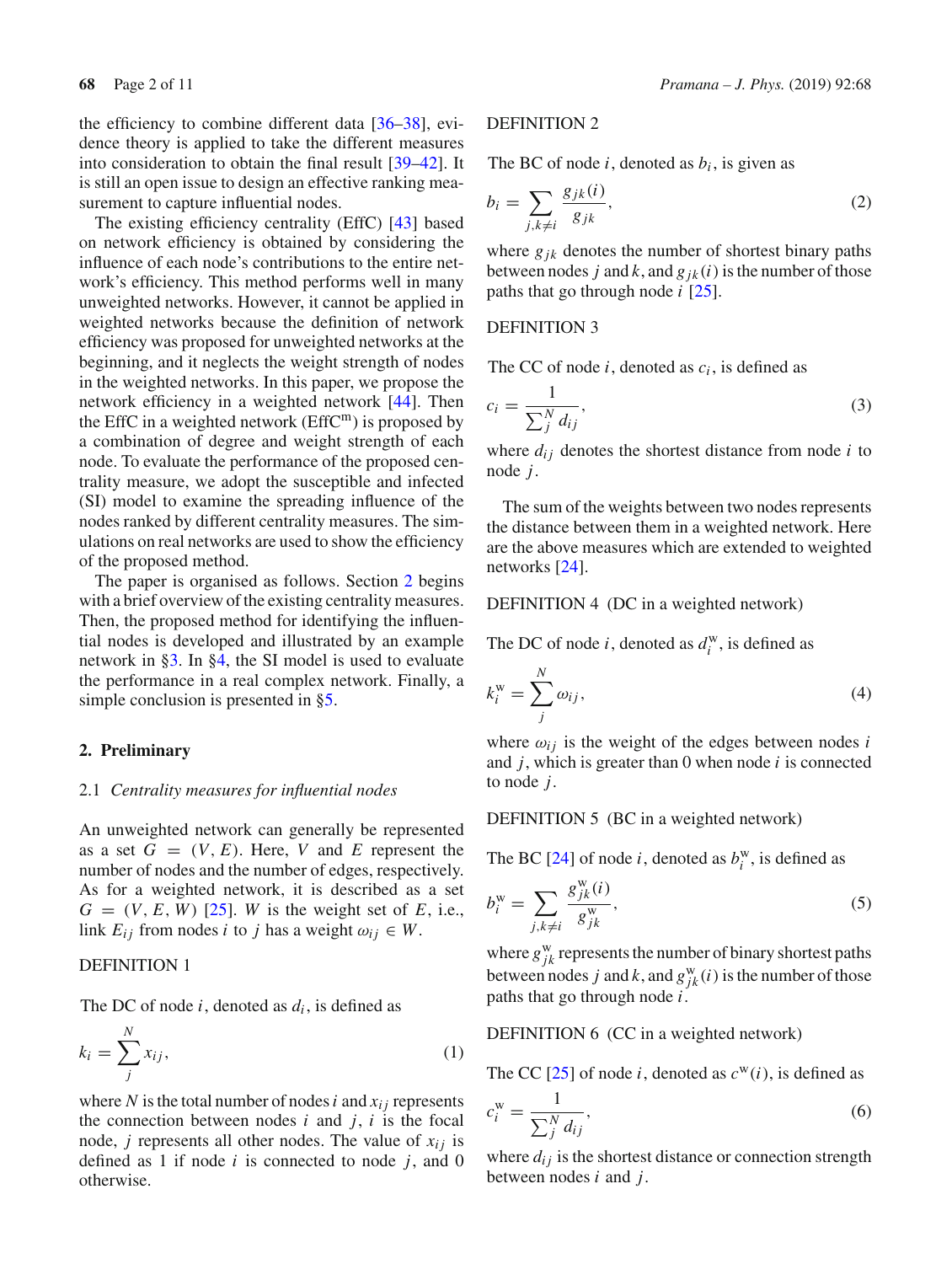#### 2.2 *Efficiency centrality*

EffC [\[43\]](#page-10-23) takes into account both the influence of each node itself and the global structure of the graph. The network efficiency is a measurement of how efficiently the information passes within the nodes. The kernel of EffC is that removing a single node in an unweighted network, then assessing the efficiency changes of the network. Once a node is removed in a network, at the same time, the edges that are related to it will disappear. Therefore, if a pivotal node is removed, the structure and efficiency of the network will change a lot (e.g. the changing of the shortest path between two nodes, the connectivity of a graph).

#### DEFINITION 7

The efficiency  $e_{ij}$  is defined as [\[43\]](#page-10-23)

$$
e_{ij} = \frac{1}{d_{ij}},\tag{7}
$$

where  $d_{ij}$  is the shortest distance between nodes  $i$  and *j*.

## DEFINITION 8

Denote  $E[G]$  as the efficiency of network  $G[43]$  $G[43]$  $G[43]$ 

<span id="page-2-1"></span>
$$
E[G] = \frac{\sum_{i \neq j \in G} e_{ij}}{N(N-1)} = \frac{1}{N(N-1)} \sum_{i \neq j \in G} \frac{1}{d_{ij}},
$$
 (8)

where  $E[G]$  is the average of  $e_{ij}$  and measures the mean flow rate of information over *G* and the quantity of *E*[*G*] varies in the range [0,1].

## DEFINITION 9

The EffC of node *k* is defined as

$$
EffC(k) = \frac{\Delta E}{E} = \frac{E[G] - E[G'(k)]}{E[G]}, \quad k = 1, ..., N.
$$
\n(9)

Here, if the node *k* has *Q* links to neighbours and the sum of edges is *P*, the subgraph *G* (*k*) indicates a graph with *N*−1 nodes and *P*−*Q* edges obtained by removing node *k* and its neighbour edges from *G*.

#### <span id="page-2-0"></span>**3. Modified efficiency centrality**

In unweighted networks, the efficiency of a network is defined as the average of the shortest distance of the network as shown in eq.  $(8)$ . It gains good results in unweighted network. However, if we extend this definition to weighted networks, the results seem to be inaccurate because it considers the degree of nodes only. In weighted complex networks, the distance between two nodes is represented by the sum of the weights between the nodes. In this paper, we modify the definition of efficiency in weighted networks. Both the degree and the weight of a node are considered, and the global structure is concerned about at the same time. The modified EffC conforms to the ideas of the EffC in unweighted networks [\[43](#page-10-23)]. Each node will be removed, and the affecting degree of network efficiency and structure will be calculated after each removal. Obviously, once a node disappears in a network, the edges related to the node will disappear. The removal of a node in a weighted network will have a different impact depending on the node itself. If an important node in the network is removed, its removal will bring great change to the network efficiency and global structure. Inspired by network aggregation degree [\[44](#page-10-24)], we extend EffC to be applied in weighted networks.

#### DEFINITION 10

Denoting *s* as the sum of the average degree of nodes in a weighted network

<span id="page-2-2"></span>
$$
s = \sum_{1}^{N} \frac{1}{N_i} \cdot \sum_{j \in N_i} \frac{1}{\omega_{ij}},
$$
\n(10)

where  $N_i$  is the set of the neighbours of node  $i$ . It takes into account the nodes and their neighbours and the weight between them.

## DEFINITION 11

Denoting  $L^m$  as the modified average distance of a network [\[44](#page-10-24)],

<span id="page-2-3"></span>
$$
L^{\mathbf{m}} = \frac{1}{N(N-1)} \cdot \sum_{i \neq j} d_{ij}^{\mathbf{m}}.
$$
 (11)

The number of nodes in the network is denoted by *N* and  $d_{ij}^{\text{m}}$  denotes the average distance between nodes *i* and *j* in the degraded network which is an unweighted network keeping the routes of the weighted network. By this modification, the distinct inaccuracy that a node which has less number of neighbours than others will show greater importance, can be avoided.

#### DEFINITION 12

Denoting  $E^m[G]$  as the efficiency of the weighted network *G*,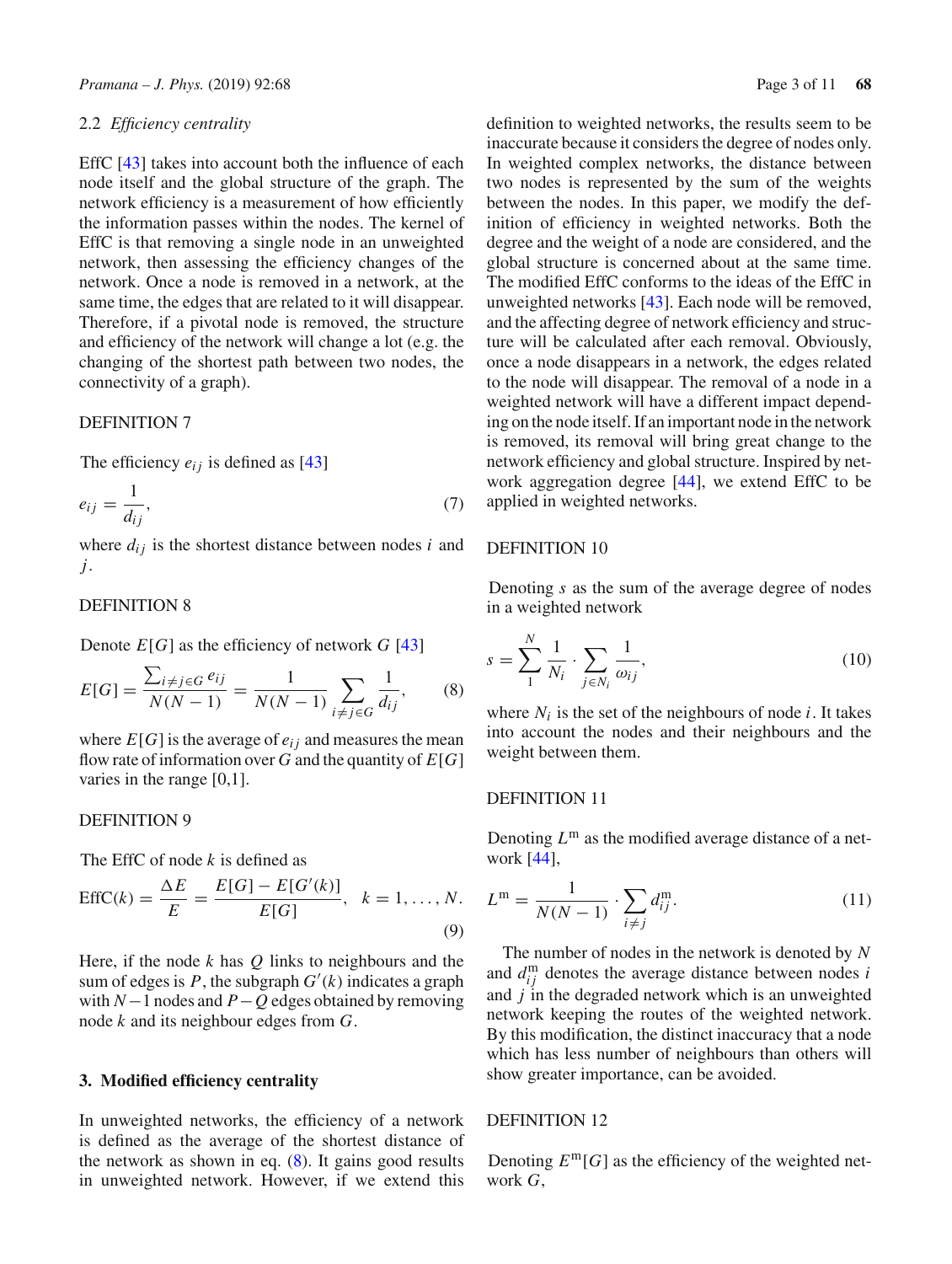<span id="page-3-3"></span>
$$
E^{\mathbf{m}}[G] = \frac{1}{s \cdot L^{\mathbf{m}}}
$$
  
= 
$$
\frac{1}{\sum_{1}^{N} \frac{1}{N_i} \cdot \sum_{j \in N_i} \frac{1}{\omega_{ij}} \cdot \frac{1}{N(N-1)} \cdot \sum_{i \neq j} d_{ij}^{\mathbf{m}}}.
$$
(12)

When  $N = 1$ , let  $E^m[G] = 1$ , and so the efficiency of the weighted network  $G$  varies in the range  $[0,1]$ .

#### DEFINITION 13

The modified EffC in a weighted network,  $EffC<sup>m</sup>$ , is defined as

<span id="page-3-1"></span>
$$
EffCm(k) = \frac{\Delta Em}{Em} = \frac{Em[G] - Em[G'(k)]}{Em[G]}, \quad k = 1, ..., N.
$$
\n(13)

Here, if the node *k* has *Q* links to neighbours and the sum of edges is  $E$ ,  $G'(k)$  means a graph with  $N-1$ nodes and  $E - Q$  edges obtained by removing node  $k$ and its neighbour edges from *G*.

#### 3.1 *Explanation of the example*

The network analysis is widely used to model complex systems [\[45](#page-10-25)[–47\]](#page-10-26). In this section, a numerical example is given to illustrate the proposed method EffCm. We consider a network with 8 nodes and 13 weighted edges which are shown in figure [1,](#page-3-0) where the thickness of the edge indicates the size of the weight and the weight of the unlabelled edges is 1. From eqs  $(10)$  to  $(13)$ , the initial attributes of the example network are calculated as follows:



<span id="page-3-0"></span>Figure 1. A weighted network with 8 nodes and 13 edges (the weight of the unlabelled edges is 1).

$$
s = \sum_{1}^{8} \frac{1}{N_i} \cdot \sum_{j \in N_i} \frac{1}{\omega_{ij}} = 7.0119,
$$
  
\n
$$
L^{m} = \frac{1}{8(8-1)} \cdot \sum_{i \neq j} d_{ij}^{m} = 1.5536,
$$
  
\n
$$
E^{w}[G] = \frac{1}{s \cdot L^{m}}
$$
  
\n
$$
= \frac{1}{\sum_{1}^{8} \frac{1}{N_i} \cdot \sum_{j \in N_i} \frac{1}{\omega_{ij}} \cdot \frac{1}{8(8-1)} \cdot \sum_{i \neq j} d_{ij}^{m}}
$$
  
\n= 0.0918. (14)

When node 4 is removed, the subgraph is as shown in figure [2,](#page-3-2) where the dashes represent the removed part. Then calculate each value as follows:

Firstly, calculate the sum of the average degree and the modified average distance of the whole network after removing node 4, respectively, with eqs [\(10\)](#page-2-2) and [\(11\)](#page-2-3):

$$
s = \sum_{1}^{7} \frac{1}{N_i} \cdot \sum_{j \in N_i} \frac{1}{\omega_{ij}} = 6.000,
$$
  

$$
L^{\mathbf{m}} = \frac{1}{7(7-1)} \cdot \sum_{i \neq j} d_{ij}^{\mathbf{m}} = 1.8333.
$$

Secondly, obtain the efficiency of the network after the removal by eq.  $(12)$ :

$$
E^{w}[G'(4)] = \frac{1}{s \cdot L^{m}}
$$
  
= 
$$
\frac{1}{\sum_{i=1}^{7} \frac{1}{N_{i}} \cdot \sum_{j \in N_{i}} \frac{1}{\omega_{ij}} \cdot \frac{1}{7(7-1)} \cdot \sum_{i \neq j} d_{ij}^{m}}
$$
  
= 0.0909.



<span id="page-3-2"></span>**Figure 2.** A weighted network after removing node 4.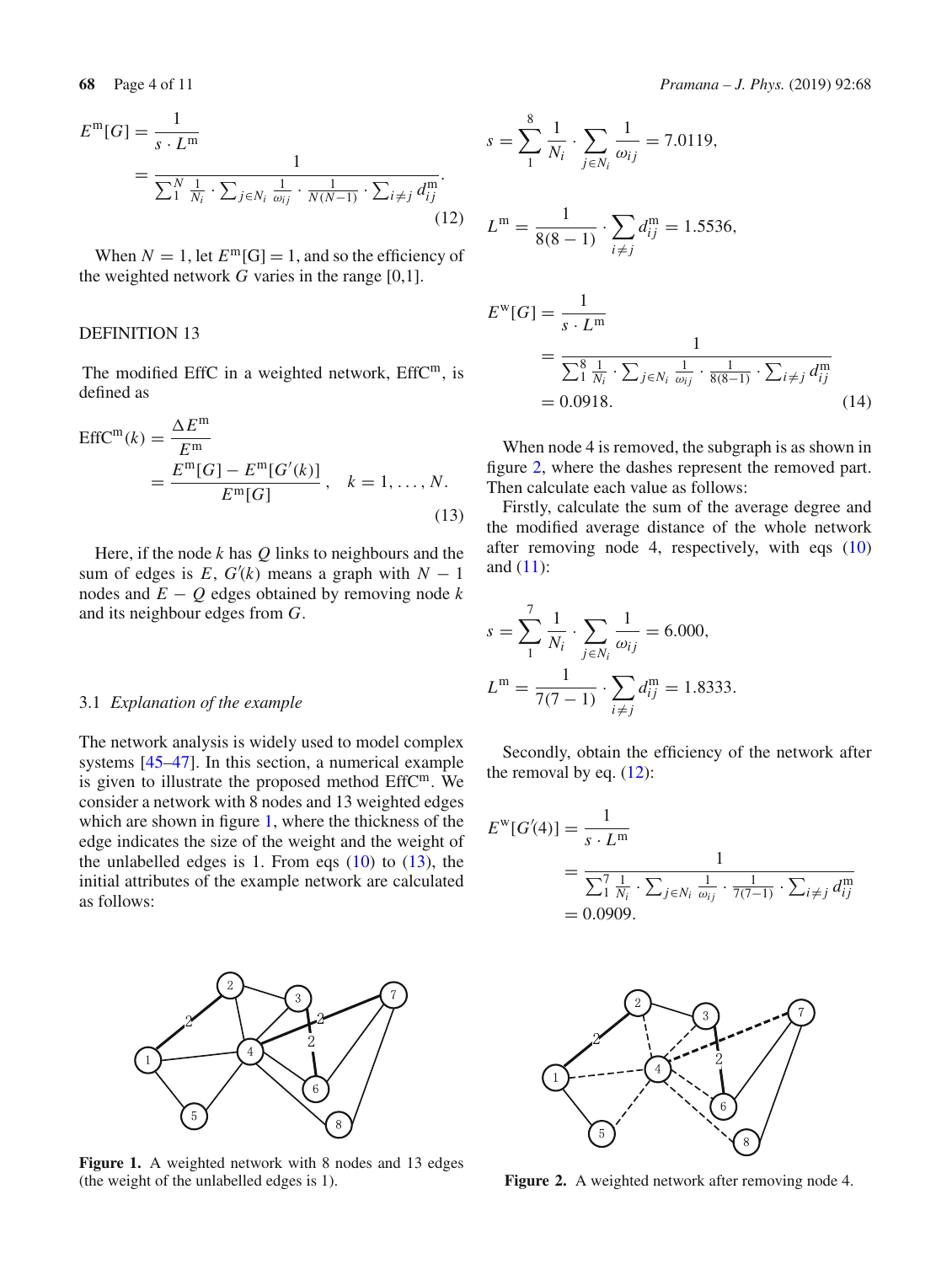<span id="page-4-1"></span>Table [1.](#page-3-0) EffC<sup>m</sup> of each node in figure 1. The first row shows the initial attributes of the whole network without removing any node.*s* is the sum of the average degree of nodes of graph 1.  $L^m$  is the modified average distance of the network.

| Removed<br>node $i$                                      | S                                                                  | $L^{\rm m}$                                                        | $E^m[G]$                                                           | EffC <sup>m</sup> (k)                                                   |
|----------------------------------------------------------|--------------------------------------------------------------------|--------------------------------------------------------------------|--------------------------------------------------------------------|-------------------------------------------------------------------------|
| Node 1<br>Node 2<br>Node 3<br>Node 4<br>Node 5<br>Node 6 | 7.0119<br>6.3333<br>6.2500<br>6.2500<br>6.0000<br>5.9167<br>6.3333 | 1.5536<br>1.5476<br>1.5476<br>1.5476<br>1.8333<br>1.5000<br>1.5238 | 0.0918<br>0.1020<br>0.1034<br>0.1034<br>0.0909<br>0.1127<br>0.1036 | $-0.1114$<br>$-0.1262$<br>$-0.1262$<br>0.0097<br>$-0.2274$<br>$-0.1288$ |
| Node 7<br>Node 8                                         | 6.2500<br>5.7500                                                   | 1.5238<br>1.5000                                                   | 0.1050<br>0.1159                                                   | $-0.1438$<br>$-0.2630$                                                  |

Finally, EffC<sup>m</sup> of node 4 is calculated by eq.  $(13)$ :

$$
EffCw(4) = \frac{\Delta Ew}{Ew} = \frac{Ew[G] - Ew[G'(4)]}{Ew[G]} = 0.0097.
$$

The Eff $C<sup>m</sup>$  values of the other nodes are similarly obtained and they are shown in the fifth column of table [1.](#page-4-1)

As can be seen in table [1,](#page-4-1) the value of  $EffC<sup>m</sup>$  of node 4 is the maximum of all nodes in the example network. In fact, it is intuitional that node 4 is a pivotal node in the network because it connects to most nodes. Without node 4, the network efficiency will decline obviously. To better analyse the effect of this proposed method on identifying influential nodes in networks, it is applied in the real complex networks.

#### <span id="page-4-0"></span>**4. Applications and analysis**

#### 4.1 *The EffC<sup>m</sup> applied to real networks*

In this section, some real complex networks are used to evaluate the performance of the proposed measure. The following is the detailed description of the chosen networks:

(i) Freeman's electronic information exchange system (EIES) network data [\[24](#page-10-6)[,25\]](#page-10-7)

The dataset was collected from three different network relations among researchers by Freeman in 1978. It is a weighted and directed network which contains three networks of researchers who is working on social network analysis. We adopt the third network. The nodes in the third network denote the number of messages sent among 32 researchers on an electronic communication tool, and the node's strength in this network is based on a ratio scale [\[24](#page-10-6)]. For instance, the degree of node Lin Freeman is 31 and the weight is 3171. It means that he had contact with 31 other researchers, and the total number of messages sent in electronic communication tools is 3171.

(ii) USAir97 network data

This is an undirected and weighted network, which is a US air flight network in 1997. In the network, each node represents a US airport, and each line contains the name of two US airports. The weights between two nodes denote the distances between two connected airports in the coordinate axis. It can be downloaded on ['http://](http://vlado.fmf.uni-lj.si/pub/networks/data/) [vlado.fmf.uni-lj.si/pub/networks/data/'](http://vlado.fmf.uni-lj.si/pub/networks/data/).

(iii) Groad network data

This is a network describing the link information of German highway network. It includes the adjacency matrix and the labels of all 1168 nodes [\[48\]](#page-10-27). The data can be obtained on ['http://vlado.fmf.uni-lj.si/pub/networks/](http://vlado.fmf.uni-lj.si/pub/networks/data/) [data/'](http://vlado.fmf.uni-lj.si/pub/networks/data/).

(iv) Newman's scientific collaboration network

It is the co-authorship network based on preprints posted to Condensed Matter section of arXiv E-Print Archive between 1995 and 1999 [\[49](#page-10-28)]. It contains four networks of authors and papers. The third network is adopted, which is a weighted static one-mode network. The nodes in the third network denote the authors and the strength of the node in the network represents the sum of joint papers between different authors. The data can be obtained on ['https://toreopsahl.com/datasets/#](https://toreopsahl.com/datasets/#newman2001/) [newman2001/'](https://toreopsahl.com/datasets/#newman2001/). Table [2](#page-4-2) shows the basic topological properties of the four networks.

#### 4.2 *SI model for evaluation*

To evaluate the performance of our ranking method, the SI model [\[52](#page-10-29)[,53](#page-10-30)] is adopted to examine the spreading

<span id="page-4-2"></span>**Table 2.** The basic topological features of the four real networks. *n* and *m* are the total number of nodes and links, respectively.  $k_{\text{max}}$  and  $\langle k \rangle$  denote the maximum and average degree. *C* and *r* are the clustering coefficient [\[50\]](#page-10-31) and assortative coefficient [\[51\]](#page-10-32), respectively.

| <b>Network</b> |       | m     | (k)    | $\kappa_{\rm max}$ |        |           |
|----------------|-------|-------|--------|--------------------|--------|-----------|
| Freeman's      | 32    | 230   | 14.375 | 31                 | 0.7332 | $-0.0320$ |
| USAir97        | 332   | 2126  | 12.810 | 139                | 0.3126 | $-0.2079$ |
| Groad          | 168   | 1243  | 1.060  | 12                 | 0.0012 | 0.0251    |
| Newman's       | 16726 | 47594 | 5.691  | 107                | 0.0004 | $-0.1760$ |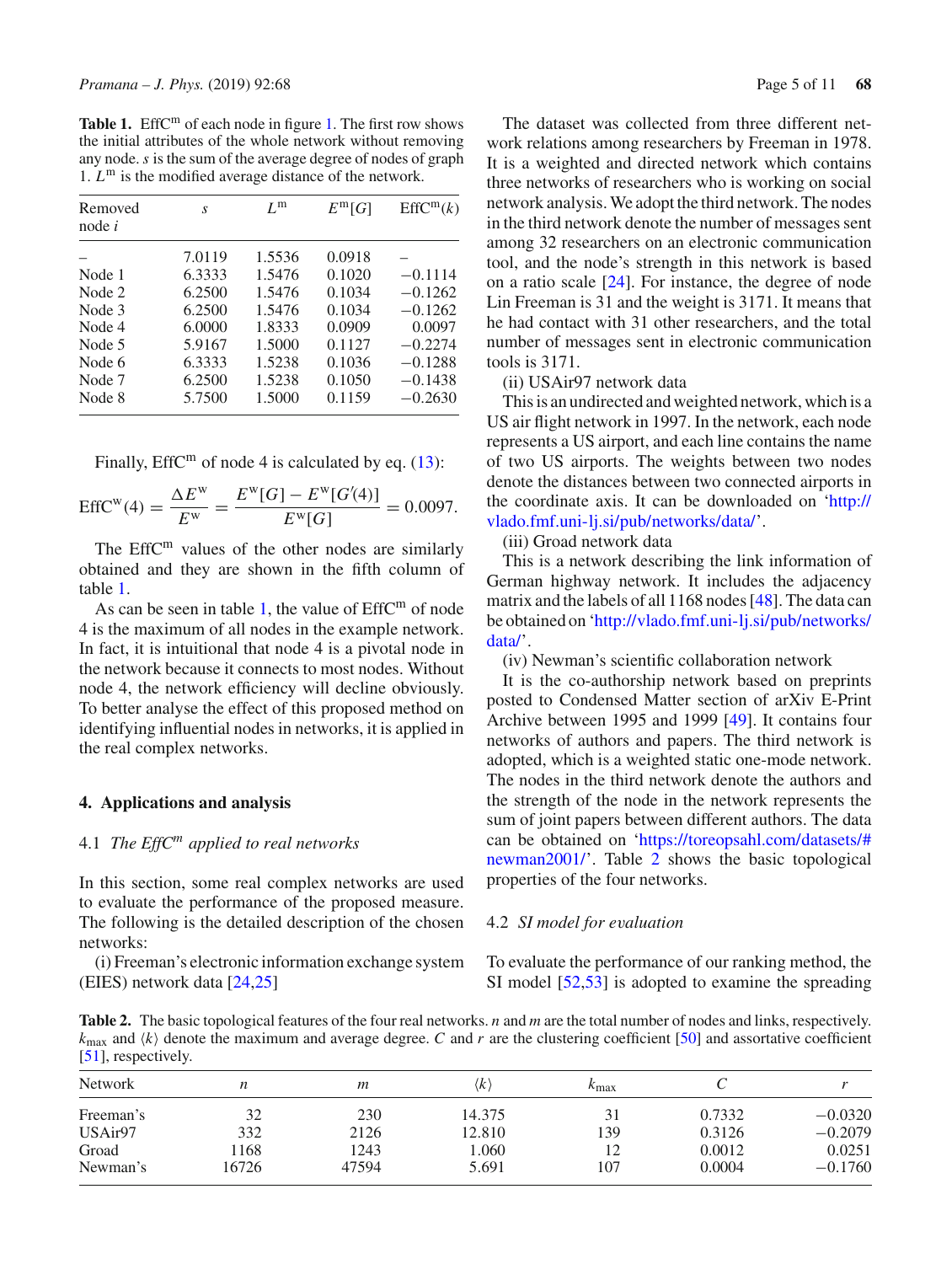

**Figure 3.** In Freeman's network, the cumulative number of infected nodes as a function of time with 30 steps. Results are obtained by averaging over 1000 implementations when  $\alpha = 0.2$ .

<span id="page-5-1"></span>

**Figure 4.** In Freeman's network, the cumulative number of infected nodes as a function of time with 30 steps. Results are obtained by averaging over 1000 implementations when  $\alpha = 0.5$ .

influence of top-L nodes ranked by these different measures.

In the SI model, there are two compartments, namely, susceptible  $S(t)$  and infected  $I(t)$ .  $S(t)$  is used to represent the number of individuals susceptible to the disease (not yet infected), while *I*(*t*) means the number of individuals who have been confirmed to be infected and are capable of spreading the disease to other susceptible individuals. At the beginning, a node that is tested is set to be an infected one, and the infected individual will randomly infect susceptible neighbours with probability *P* at each step. Node *j* is infected by node *i* with probability  $P$  [\[54](#page-10-33)[–56\]](#page-10-34):

<span id="page-5-0"></span>
$$
P = \left[\frac{\omega_{ij}}{\omega_M + 1}\right]^\alpha, \quad \omega > 0,
$$
\n(15)

where  $\omega_{ij}$  is the weight of edge  $E_{ij}$  and  $\alpha$  is a positive constant in the network. The smaller the  $\alpha$ is, the more quickly the infection spreads because  $[\omega_{ii}/(\omega_M + 1)]$  < 1. How to evaluate the efficiency of identifying influential nodes is an open issue [\[57\]](#page-10-35). This model is slightly different from the standard SI model where all the neighbours of an infected node have the chance to be infected and it is used to mimic the limited spreading capability of an individual [\[26](#page-10-8)[,58](#page-10-36)[,59](#page-10-37)]. The trial proceeds until all nodes are infected. Denoting *Nt* as the sum of total infected nodes at time *t*, clearly  $N_t$  increases with  $t$  and remains stable when there is no node to be infected. A total of 1000 implementations are considered, and the mean value of  $N_t$  is denoted  $\langle N_t \rangle$ .

#### 4.3 *The value of* α

In this section, we discuss the impact of the value of  $\alpha$ on the assessment based on the SI model. According to eq. [\(15\)](#page-5-0), the propagation probability *P* is determined by the parameter  $\alpha$ . The change of the parameter  $\alpha$ will cause the changes of the infection efficiency of infected nodes at each time. As  $[\omega_{ij}/(\omega_M + 1)] < 1$ , the smaller the  $\alpha$  is, the more quickly the infection spreads.

We focus on whether the values of  $\alpha$  will have an effect on the comparison of the two methods. The Freeman's EIES network data is adopted to evaluate the effect of the value of parameter  $\alpha$ . As shown in figures [3](#page-5-1)[–6,](#page-6-0) the change of parameter  $\alpha$  will mainly affect the propagation time (steps) when all the nodes in the network are infected. The smaller the  $\alpha$  is, the more quickly the infection spreads, i.e., the shorter the time needed for all nodes to be infected. Such changes are global and it will affect the infection efficiency of all infected nodes. The difference in the infection capacity of nodes still depends on their own information (degree and weights) and their location in the network. If the value of  $\alpha$  is too small, it will not result in any significant difference in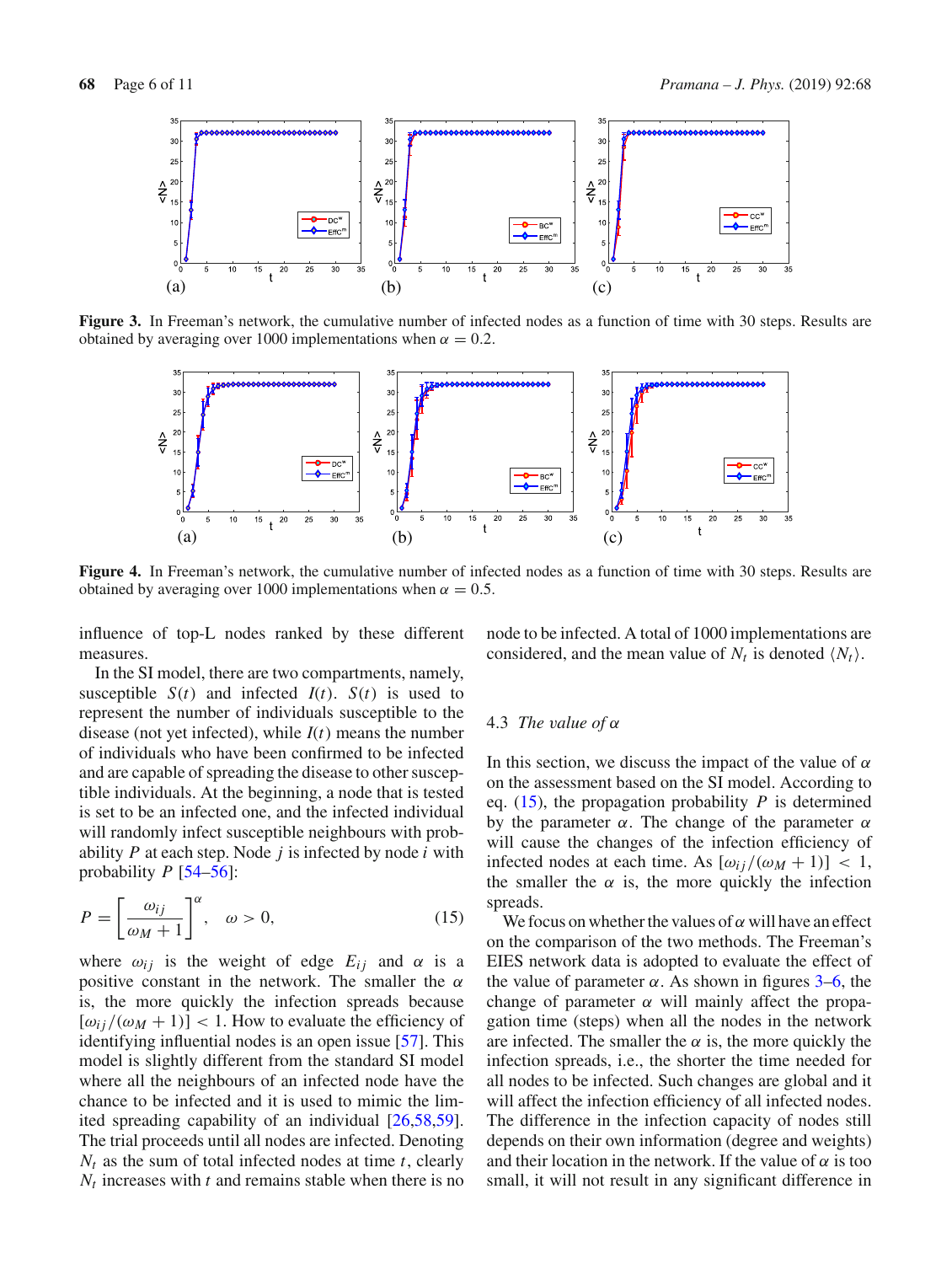

**Figure 5.** In Freeman's network, the cumulative number of infected nodes as a function of time with 30 steps. Results are obtained by averaging over 1000 implementations when  $\alpha = 1$ .



<span id="page-6-0"></span>**Figure 6.** In Freeman's network, the cumulative number of infected nodes as a function of time with 30 steps. Results are obtained by averaging over 1000 implementations when  $\alpha = 2$ .

**Table 3.** The rank of nodes obtained by different measures.

<span id="page-6-1"></span>

| Rank           | DC         | BC             | CC  | $\rm{EffC^{m}}$ | DC      | BC   | CC  | EffC <sup>m</sup> |
|----------------|------------|----------------|-----|-----------------|---------|------|-----|-------------------|
|                | Freeman    |                |     |                 | USAir97 |      |     |                   |
|                |            | 8              | 5   |                 | 118     | 8    | 172 | 118               |
| $\overline{c}$ | 29         | 11             | 24  | 29              | 261     | 118  | 182 | 47                |
| 3              | 8          | 24             | 8   | 31              | 248     | 261  | 198 | 65                |
| 4              | $\sqrt{2}$ | 32             | 30  | $\overline{2}$  | 67      | 47   | 216 | 144               |
| 5              | 31         | 31             | 32  | 8               | 255     | 313  | 166 | 33                |
| 6              | 32         | 29             | 4   | 11              | 47      | 201  | 206 | 147               |
| 7              | 11         | $\overline{2}$ | 6   | 24              | 166     | 13   | 225 | 162               |
| 8              | 24         | 18             | 18  | 32              | 201     | 67   | 133 | 311               |
| 9              | 10         | 25             | 17  | 27              | 182     | 182  | 140 | 219               |
| 10             | 27         | 10             | 9   | 10              | 147     | 255  | 181 | 177               |
|                | Groad      |                |     | Newman          |         |      |     |                   |
| 1              | 693        | 219            | 698 | 543             | 755     | 36   |     | 755               |
| $\overline{c}$ | 403        | 543            | 219 | 393             | 1846    | 1267 |     | 4474              |
| 3              | 300        | 698            | 450 | 850             | 80      | 213  |     | 1846              |
| 4              | 217        | 693            | 565 | 853             | 1842    | 1295 |     | 7315              |
| 5              | 373        | 758            | 331 | 219             | 1530    | 755  |     | 4034              |
| 6              | 410        | 403            | 763 | 861             | 1529    | 4474 |     | 5489              |
| 7              | 758        | 763            | 267 | 531             | 208     | 4034 |     | 311               |
| $8\,$          | 207        | 565            | 663 | 889             | 311     | 2084 |     | 80                |
| 9              | 219        | 886            | 729 | 909             | 1714    | 52   |     | 1842              |
| 10             | 331        | 373            | 347 | 511             | 1713    | 406  |     | 7314              |
|                |            |                |     |                 |         |      |     |                   |

the propagation effect. With the increase of  $\alpha$ , the difference in infection efficiency is more significant. But the value of  $\alpha$  may be too large to lead to more infection within the specified time. Therefore, the value of  $\alpha$  does not affect the final comparison of different measurement methods. It can be seen that under the same  $\alpha$ , the top-10 nodes evaluated by effective centrality can always infect all nodes faster and effectively.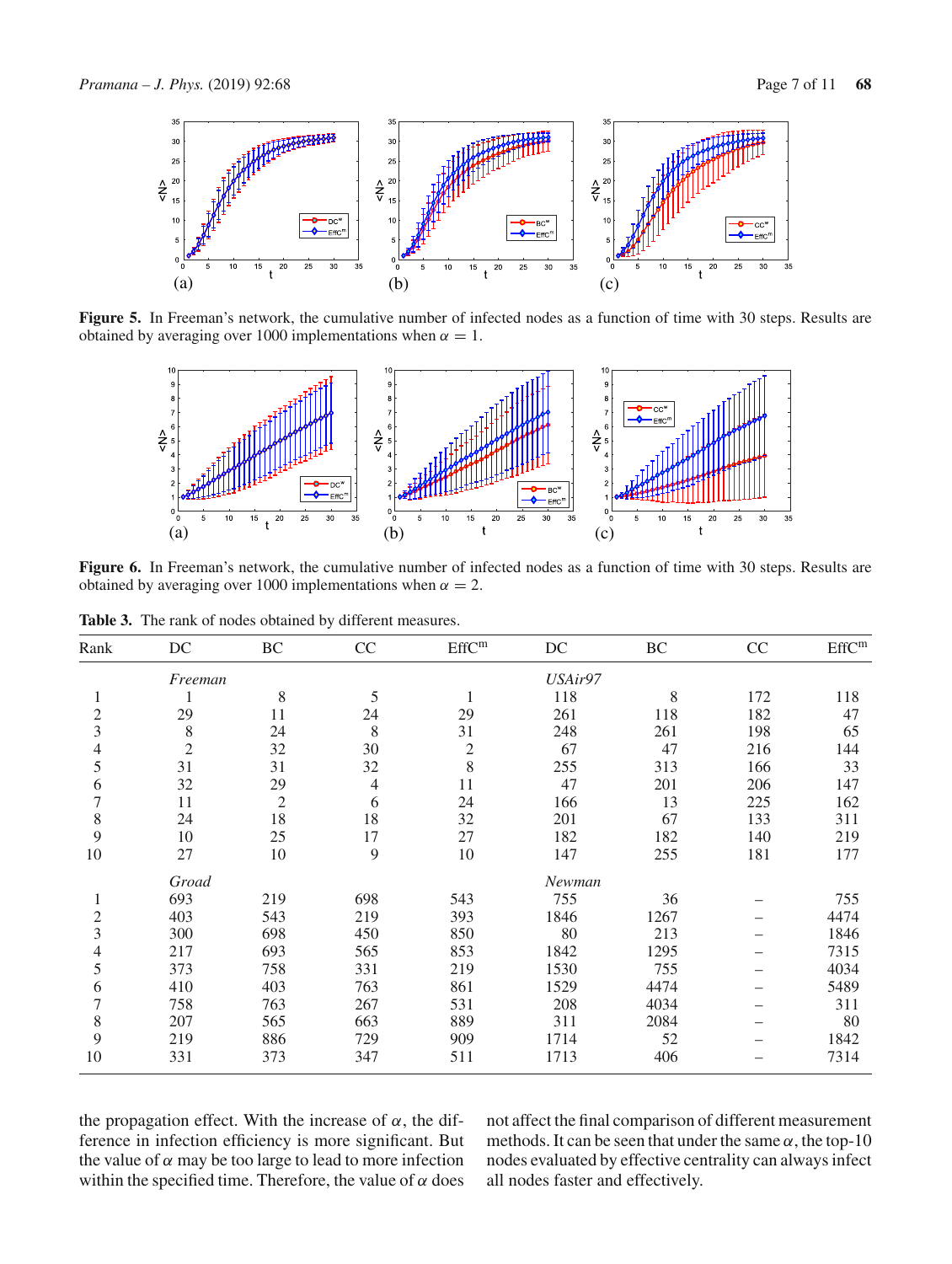## 4.4 *Experimental results and analysis*

In this section, different real networks are used to illustrate the difference between the proposed measures EffC<sup>m</sup> and DC, BC, CC. The DC, BC and CC methods are extended to be applied in weighted networks, denoted as DC<sup>w</sup>, BC<sup>w</sup> and CC<sup>w</sup>, and given by eqs  $(4)$ – $(6)$ . The top-10 list obtained by different centrality measures is shown in table [3.](#page-6-1) As shown in table  $3$ , both DC and EffC<sup>m</sup> rank node 1 as the top-1 node in Freeman's EIES network, while BC identifies node 8 as the influential spreaders. However, CC ranks node 5 as the top-1 node. In USAir97 network, node 118 is selected as the most influential node by DC and  $EffC<sup>m</sup>$ , and BC ranks it as the top-2 node. CC assigns the highest score to node 172. As the size of the network grows, the list of top-10 nodes found by different methods is quite different. In the Groad network, nodes 543 and 698 seem to perform better than other nodes by most centrality measures. Because the Newman network is directed, CC does not apply to this network. Thus, the column of CC in Newman is empty. DC and EffC<sup>m</sup> assign the highest score to node 755. However, there is still a big difference between the elements and the order of the top-10 nodes evaluated by different methods. In order to evaluate the difference between our ranking method and others, we calculate the cumulative number of infected nodes with the initially infected nodes being those that appears in the top-10 list by the different centrality measures. The results are shown in figures [7–](#page-7-0)[10.](#page-9-4)

From figures  $7a-7c$ , one can observe that EffC<sup>m</sup> is seen to be the best among all four measures in Freeman's network. EffC<sup>m</sup> performs better than BC<sup>w</sup> and CC<sup>w</sup>. In figure  $7a$ , it seems that the EffC<sup>m</sup> measure behaves quite similar or close to DC. However, it can be seen that the number of errors in EffC<sup>m</sup> is smallest compared to DC<sup>w</sup>,  $BC<sup>w</sup>$  and  $CC<sup>w</sup>$ . That is, the calculation of  $EffC<sup>m</sup>$  is more accurate.

In USAir97 network (figure [8\)](#page-8-0), it can be seen that the final number of our proposed  $EffC<sup>m</sup>$  is larger than the other three measures. In figures [8a](#page-8-0) and [8b](#page-8-0), one can observe that the effect of the proposed method is always better than  $DC^w$  and  $BC^w$ . In figure [8c](#page-8-0), although the node spreading speed after  $t = 30$  is almost the same with CC<sup>w</sup>, the propagation speed in the early stage is better than that of CC<sup>w</sup>. In addition, it is shown in fig-ure [8c](#page-8-0) that errors of EffC<sup>m</sup> are smallest and so we can infer that the final number of the infected nodes is more effective and accurate. This inference indicates exactly that our proposed EffC<sup>m</sup> is better.

In Groad network, as shown in figure [9,](#page-8-1) it can be seen that the contrast with BC and DC (figures [9a](#page-8-1) and [9b](#page-8-1)) shows that more nodes are infected after 80 steps, which are caused by EffCm's top-10 nodes. In figure [9c](#page-8-1), the



<span id="page-7-0"></span>**Figure 7.** In Freeman's network, the cumulative number of infected nodes as a function of time with 30 steps, with the initially infected nodes being those that appear in the top-10 list by the proposed EffC<sup>m</sup> and other centrality measures in Freeman's network. Results are obtained by averaging over 1000 implementations when  $\alpha = 1$ .

process of infection is almost the same with  $CC<sup>w</sup>$  when  $t > 50$ , and the errors of EffC<sup>m</sup> are obviously smaller than that of  $DC^w$  and  $BC^w$ .

From figure  $10$ , one can see that EffC<sup>m</sup> can achieve almost the same performance of infected nodes  $F(t)$ compared to DC when  $t < 10$  in the Newman's network, and EffC<sup>m</sup> outperforms DC for the spreading ability while *t* is between 10 and 40. DC is slightly better than EffC<sup>m</sup> after  $t = 50$ . EffC<sup>m</sup> has better infectious effect and less error compared to BC as can be seen in figure [10b](#page-9-4).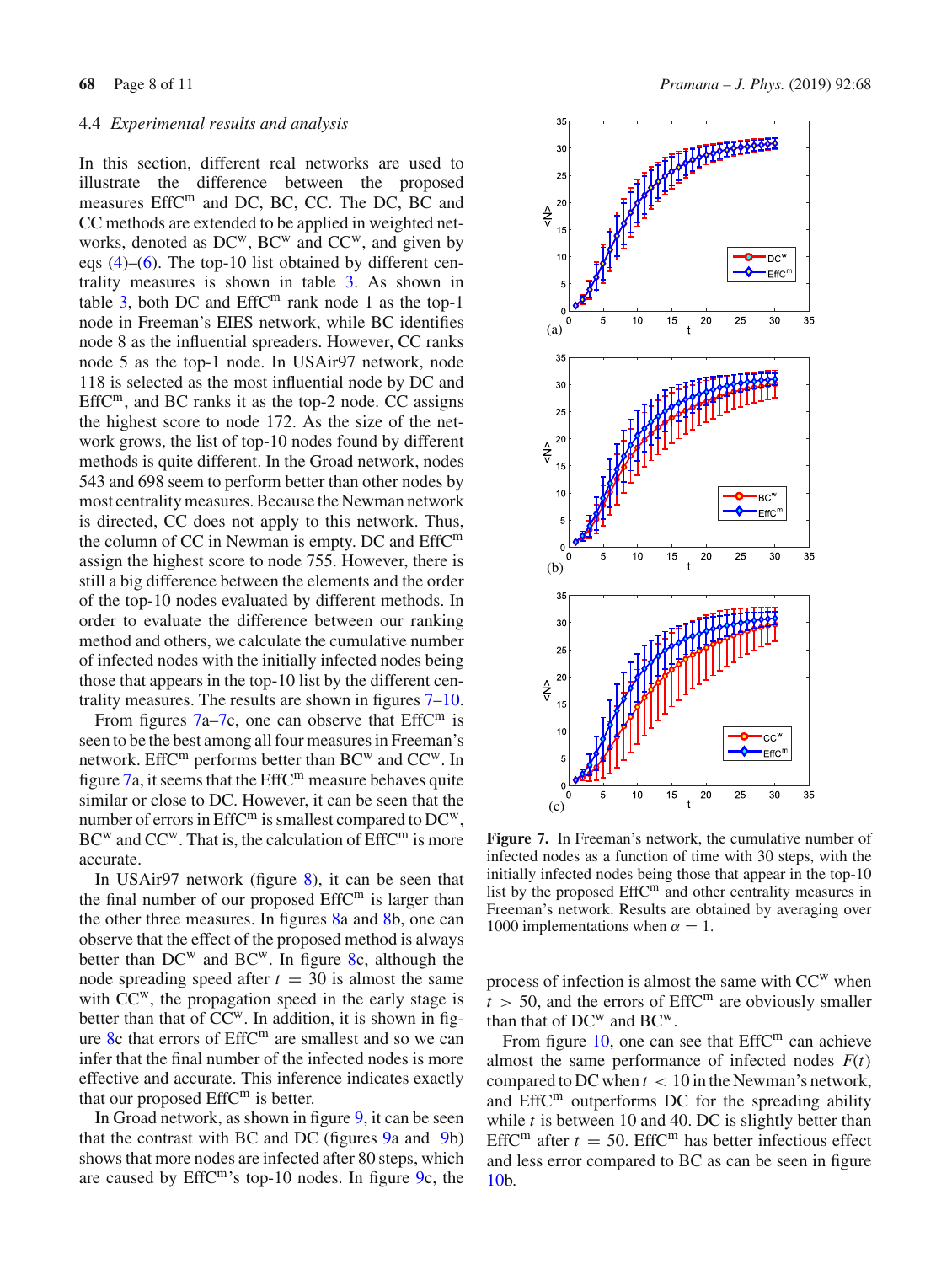

<span id="page-8-0"></span>**Figure 8.** In USAir97 network, the cumulative number of infected nodes as a function of time with 50 steps, with the initially infected nodes being those that appear in the top-10 list by the proposed EffC<sup>m</sup> and other centrality measures in Freeman's network. Results are obtained by averaging over 1000 implementations when  $\alpha = 1$ .

# 4.5 *The EffC<sup>m</sup> compared with other centrality measures*

In this section, four real network data are used to show the difference between the proposed method and DCw, BC<sup>w</sup> and CC<sup>w</sup>. We mainly compare the influence of the nodes that appear in the top-10 list either by EffC<sup>m</sup> or other centrality measures. From figures [7](#page-7-0)[–9](#page-8-1) it can be seen that the initially infected nodes which appear in the top-10 list by the proposed  $EffC<sup>m</sup>$  can effectively infect other nodes compared to other centralities. That





<span id="page-8-1"></span>**Figure 9.** In the Groad network, the cumulative number of infected nodes as a function of time with 80 steps, with the initially infected nodes being those that appear in the top-10 list by the proposed  $EffC<sup>m</sup>$  and other centrality measures in Freeman's network. Results are obtained by averaging over 1000 implementations when  $\alpha = 1$ .

is, EffC<sup>m</sup> can give comparatively better performance than others in identifying influential nodes.

Compared to other methods, EffC<sup>m</sup> takes more information into account to capture the influential nodes. As can be seen in eqs  $(10)$ – $(13)$ , the definitions of *s* and *L*<sup>m</sup> are based on DC, BC and CC. Both the degree of the node and the shortest paths between nodes are considered when ranking the nodes and the definition of *E*<sup>m</sup> inherits the thought of EffC, removing a node and edges related to it to calculate the difference. In this way, the global structural information in a network is taken into consideration as well. One can observe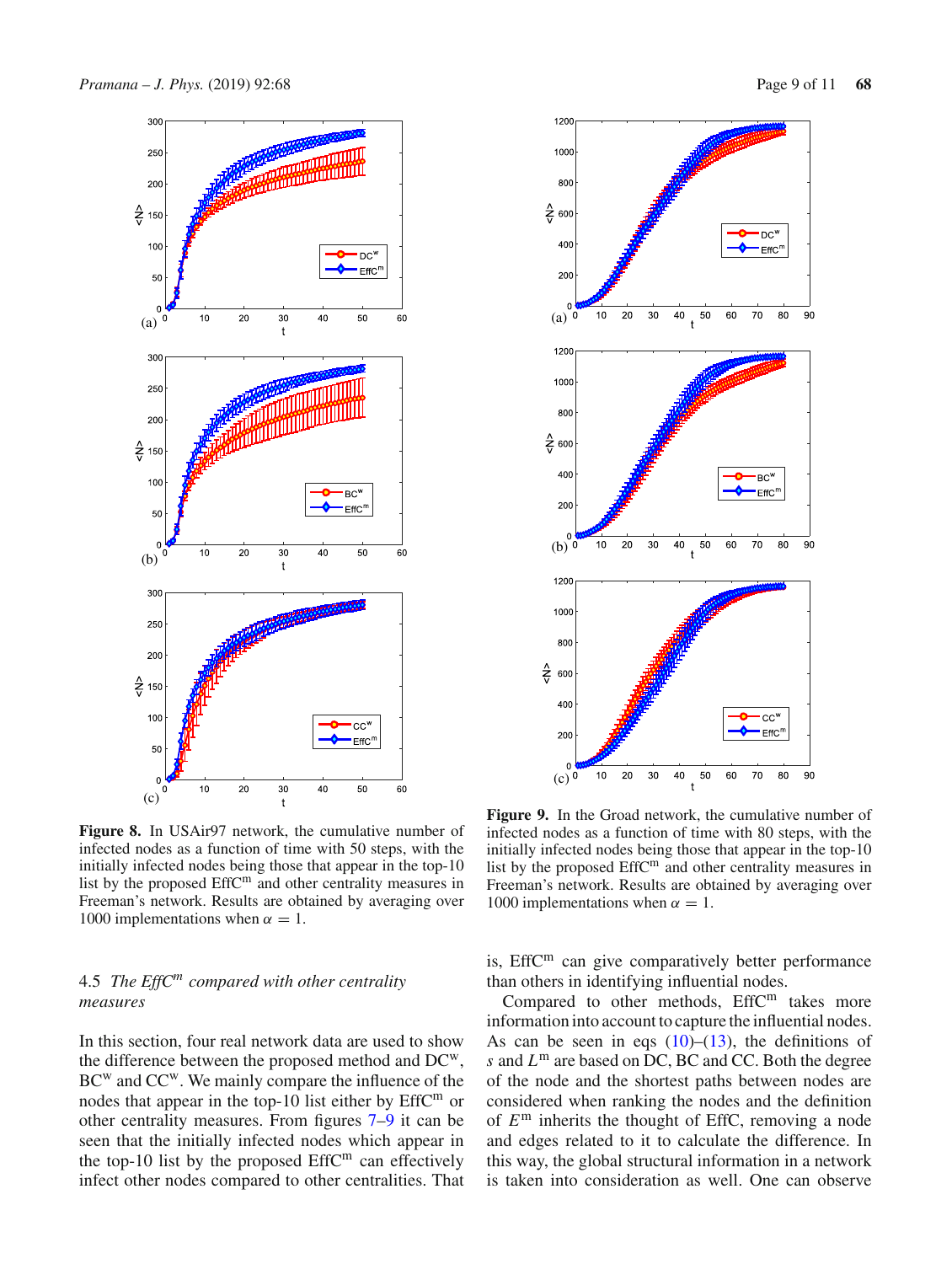

<span id="page-9-4"></span>**Figure 10.** In the Newman network, the cumulative number of infected nodes as a function of time with 100 steps, with the initially infected nodes being those that appear in the top-10 list by the proposed EffC<sup>m</sup> and other centrality measures in Freeman's network. Results are obtained by averaging over 1000 implementations when  $\alpha = 1$ .

that  $EffC<sup>m</sup>$  is an improved method based on traditional measurements (DC, BC and CC) and EffC.

As the proposed EffC<sup>m</sup> comprehensively considers the comprehensive information of nodes and networks based on DC, CC and EffC, the time complexity of the algorithm will increase accordingly. This method needs to calculate the shortest path of the network, which is calculated a total of *N* times. The calculation of CC takes computational complexity  $O(n^4)$  with Floyd's algorithm [\[60\]](#page-10-38). It is a deficiency of this method. Although the computational complexity has increased, it can be seen from the evaluation results of the SI model that EffC<sup>m</sup> can identify the influential nodes more efficiently and accurately. Therefore, EffC<sup>m</sup> can be effectively adapted to capture influential nodes in small and medium networks, such as a traffic network.

## <span id="page-9-3"></span>**5. Conclusion**

In this paper,  $EffC<sup>m</sup>$  measure is proposed based on weighted network efficiency. We define the modified efficiency of a network, and the comprehensive information of the degree of the node, the shortest distance between the nodes and the topology of the nodes in the network are taken into account in the proposed measure. To evaluate the performance, we apply our measure on four real networks and use SI model to evaluate the spreading process. Further, the average number of  $F(t)$  ( $t = 10$ ) of the top-*K* nodes which are ranked by the proposed EffC and different centrality is used to compare and analyse the ranking ability of different measures.

Four different real networks are adopted to evaluate the effectiveness of the new approach. Through comparison of experiments with  $\overline{DC}^w$ ,  $\overline{BC}^w$  and  $\overline{CC}^w$ , our proposed  $EffC<sup>m</sup>$  can give a comparatively better performance than the others. Node ranking results are based on more valid information, and so one can observe that  $EffC<sup>m</sup>$  is more effective and accurate than the other methods from the comparison results of the SI model.

The numerical examples show that the proposed centrality can capture influential nodes well in networks as it considers more information than other methods. But the complexity of computing is one of its drawbacks. It is more suitable for identifying influential nodes of small- and medium-sized networks.

#### **Acknowledgements**

The authors greatly appreciate the reviewers' suggestions and the editor's encouragement. The work was partially supported by the National Natural Science Foundation of China (Grant Nos 61573290, 61503237).

#### **References**

- <span id="page-9-0"></span>[1] S H Strogatz, *Nature* **410**, 268 (2001)
- [2] M E J Newman, *SIAM Rev.* **45(2)**, 167 (2003)
- <span id="page-9-2"></span>[3] E E Schadt, *Nature* **461(7261)**, 218 (2009)
- [4] Y Yang, G Xie and J Xie, *Dis. Dyn. Nat. Soc.* **2017**, 1 (2017)
- [5] S Wang, *Pramana J. Phys.* **90(2)**: 25 (2018)
- [6] F Nian and W Liu, *Pramana J. Phys.* **86(6)**, 1209 (2016)
- [7] Y C Lai, A Motter, T Nishikawa, K Park and L Zhao, *Pramana – J. Phys.* **64(4)**, 483 (2005)
- [8] H E Ping, C G Jing, C Z Chen, T Fan and H S Nik, *Pramana* – *J. Phys.* **82(3)**, 499 (2014)
- [9] D R Amancio, *Europhys. Lett.* **114(5)**, 58005 (2016)
- [10] D R Amancio, *PLoS ONE* **10(8)**, e0136076 (2015)
- [11] Y Han and Y Deng, *J. Ambient Intell. Humaniz. Comput.* **9(6)**, 1933 (2018)
- <span id="page-9-1"></span>[12] L Fei, Q Zhang and Y Deng, *Physica A* **512**, 1044 (2018)